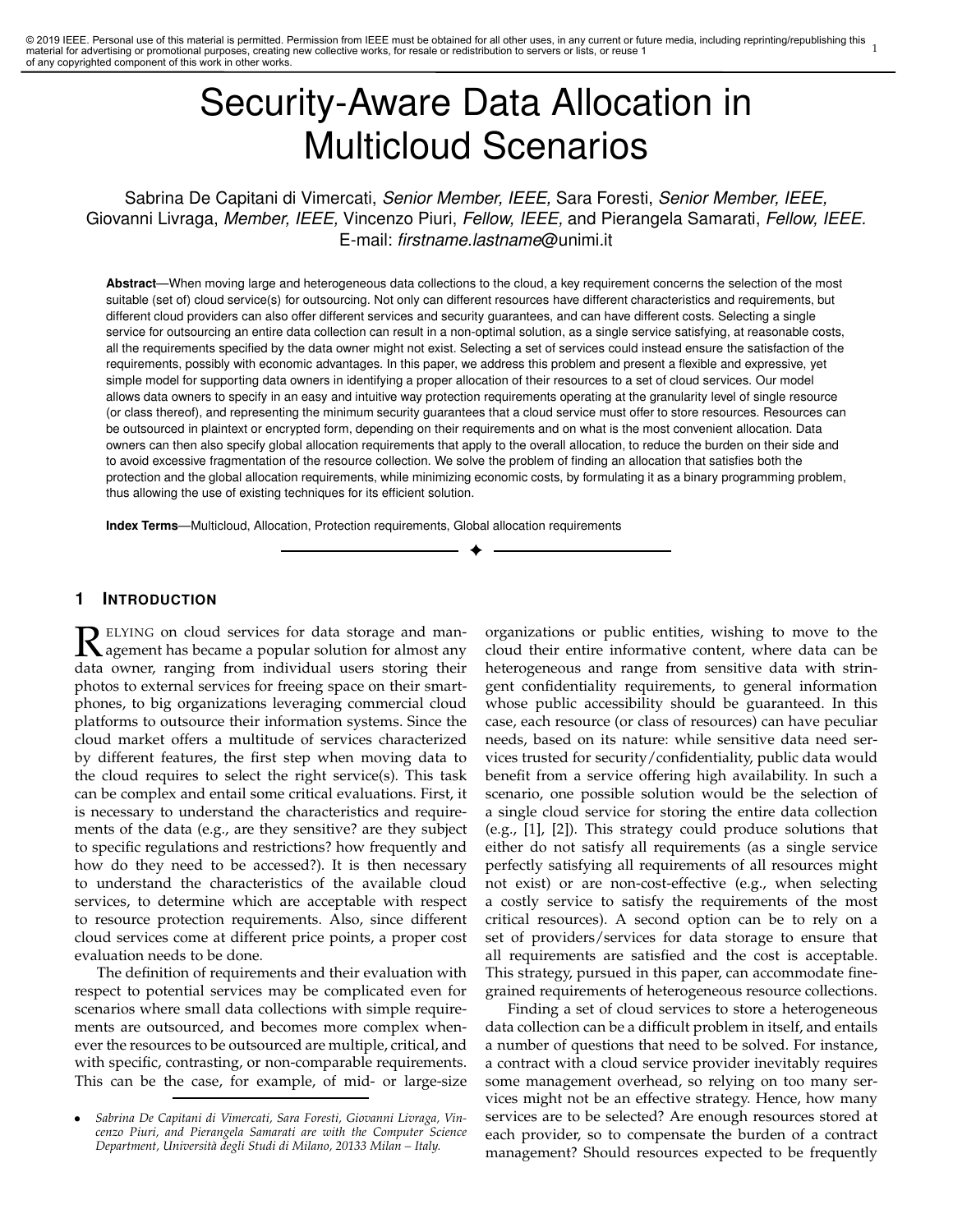accessed together be managed by the same service? Should a set of resources not be jointly visible at the same service? These are examples of aspects that should be addressed when computing a multicloud allocation. In this paper, we address these problems and propose a model for a security-aware data allocation in multicloud scenarios. Our approach accounts for the possible application of ownerside encryption, so to take into account the possibility of relying on more affordable (but possibly not fully trusted) cloud services to store a (protected) portion of the resources.

The contribution of the paper is threefold. First, we provide an approach to express protection requirements that enable abstracting from low-level characteristics in their specification. Our separation of security properties from requirements nicely fits complex scenarios where protection requirements may need to consider directives and security conditions specified at a more general level (e.g., organization-wide). Second, we identify additional global allocation requirements enabling the specification and enforcement of restrictions on the overall resource allocation (in contrast to requirements on individual resources). Third, we provide a possible formulation of the problem of finding an allocation that satisfies protection and global allocation requirements while minimizing economic costs of external data management.

The remainder of this paper is organized as follows. Section 2 illustrates our reference scenario and introduces the notion of resource allocation to services taking into account owner-side encryption. Section 3 presents our security model, based on abstract security properties and their mapping to parameters and metadata of services. Sections 4 and 5 illustrate how such security model is used for classifying available cloud services and for formulating resource protection requirements. Section 6 introduces global allocation requirements. Section 7 illustrates when an allocation of resources (characterized by protection and global allocation requirements) to services (classified according to our security model) can be considered correct with respect to all specified requirements, and minimal with respect to economic costs. Section 8 introduces a formulation of the problem of computing a correct and minimal allocation as a binary programming problem, easily solvable using existing techniques. Section 9 discusses the possible advantages of owner-side encryption. Section 10 discusses related work. Finally, Section 11 concludes the paper.

## **2 REFERENCE SCENARIO**

We consider a reference scenario characterized by cloud providers offering cloud service plans (*cloud services*, for short) and *data owners* wishing to outsource the management of their resources to external cloud providers. The goal of this paper is to support data owners in allocating resources to cloud services that better match their requirements. Such requirements represent the security needs of the resources (e.g., sensitive resources should be managed by cloud services offering "strong" security guarantees) as well as constraints on the overall allocation of resources to cloud services (e.g., some resources often accessed together should be managed by the same cloud service). Our solution allows data owners to express their requirements in an easy

|       | S9<br>83   |                      |        |        |             |        |                                                            |
|-------|------------|----------------------|--------|--------|-------------|--------|------------------------------------------------------------|
|       |            |                      |        |        |             |        | provider Ghost Cloudy Amaron   Mist   Mhard GoGo New Cloud |
| loc   | - EU       |                      | EU     | US     | EU          | US     | EU                                                         |
|       | cert certA | certA                |        |        | certC certA |        | certB                                                      |
| audit |            |                      | auditA |        |             |        | auditB                                                     |
|       |            | uptime 99.999 99.998 | 99.970 | 99.980 |             | 99.997 | 99.960                                                     |

Figure 1. An example of cloud services

way by referring to high-level *properties*, in contrast to lowlevel *configuration parameters* describing the characteristics of cloud services. In the following, we model the resources to be outsourced as a set  $R$  and the cloud services offered by cloud providers as a set  $S$ . Note that our model is agnostic with respect to the granularity of resources, which may be single data items or (as expected) collections thereof. In the following, we simply use the term resource in a generic sense, to refer to either individual resources or classes thereof depending on the specific application scenario.

Cloud services are characterized by a set A of *attributes*. In our work, we do not restrict our approach to any specific predefined set of attributes and assume to refer to a generic set of attributes encompassing all possible properties to be considered, including configuration parameters (e.g., uptime) and metadata associated with cloud services (e.g., name of the cloud provider). We assume names and values of the attributes to be taken from a known ontology/vocabulary [1]. A cloud service can then be seen as a tuple containing the values for the applicable attributes in A. We use notation s[a], with  $a \in \mathcal{A}$ , to denote the value of attribute a for cloud service  $s \in S$ . Figure 1 illustrates the cloud services of our running example, considering set  $A$  of attributes: provider, the name of the provider offering the cloud service; loc, the geographical location of the storage servers used by the provider; cert, the security certification for the service; audit, the authority in charge of the security auditing; and uptime, the service uptime guaranteed in the Service Level Agreement. Note that, in the figure, empty cells denote the fact that, for a cloud service, the value of the corresponding attribute is unknown or not defined. For instance, the value of attribute audit is undefined for  $s_1$ .

Accounting for owner-side encryption, as common in many emerging scenarios, we consider that resources can be outsourced in plaintext or in encrypted form. The advantage of outsourcing resources in encrypted form is that they are also protected from the service storing them and therefore, in principle, they can be managed by potentially less trusted, but more affordable, providers. The allocation of a resource to a cloud service must then also specify whether the resource is outsourced in plaintext or encrypted. Allocation is formally defined as follows.

*Definition 2.1 (Allocation).* Given a set  $S$  of cloud services and a set  $R$  of resources, an *allocation* for  $R$  over  $S$  is a function  $\alpha: \mathcal{R} \to \mathcal{S} \times \{ \circ, \bullet \}$  that associates with each resource  $r \in \mathcal{R}$  a pair  $\langle s, m \rangle$ , with  $m \in \{ \circ, \bullet \}.$ 

Given a resource r,  $\alpha(r) = \langle s, m \rangle$  states that resource r is allocated to cloud service s and that r is visible  $(m = \circ)$ , meaning that the resource is outsourced in plaintext form, or encrypted ( $m = \bullet$ ), meaning that the resource is encrypted at the owner side before outsourcing. We denote the allocation mode (plaintext or encrypted, respectively) with a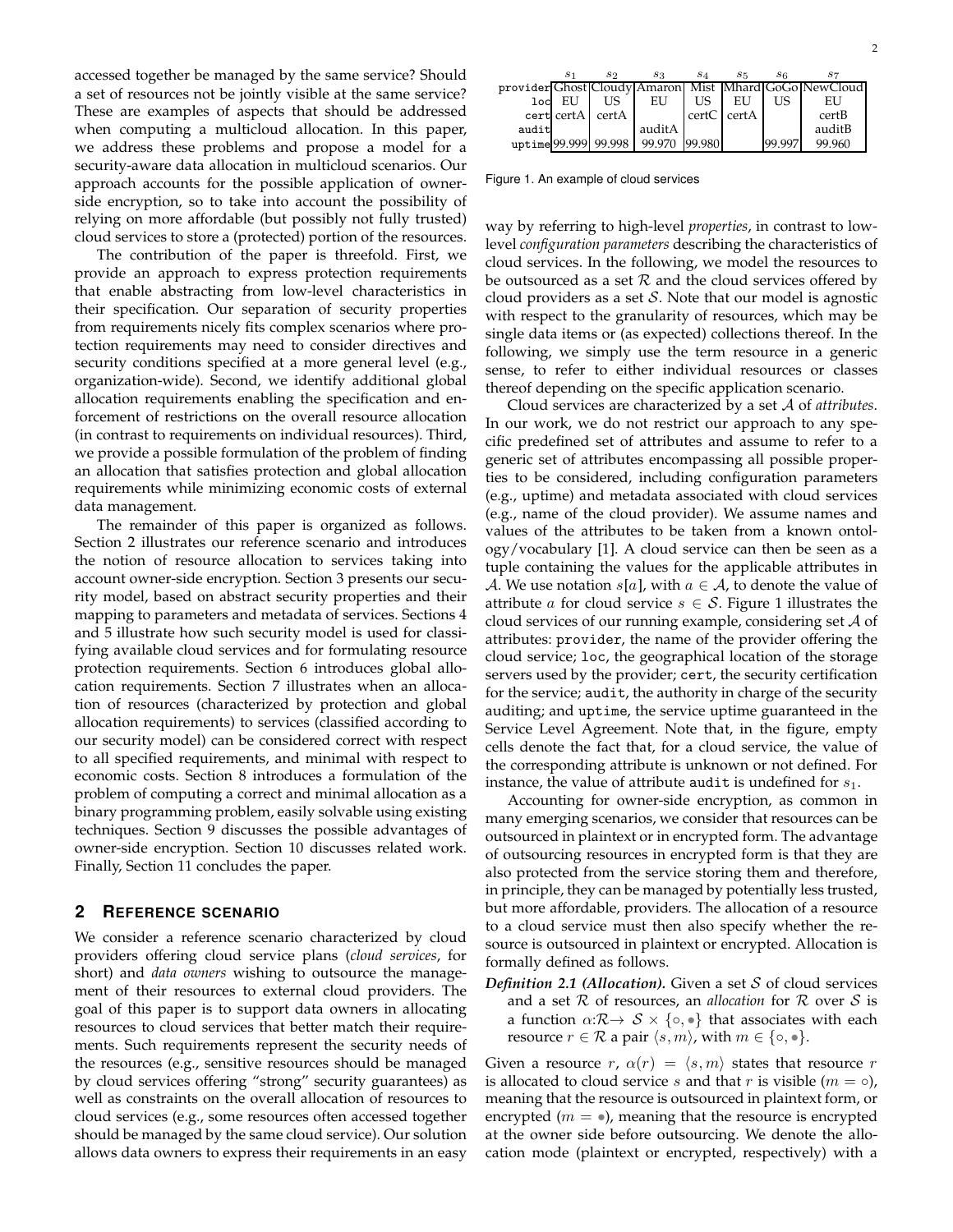(empty or full, respectively) circle to connect formal notation to our graphical representation that will use gray boxes to denote application of encryption.

## **3 ABSTRACT SECURITY PROPERTIES**

We now introduce our security model, based on abstract security properties, which will be used to classify cloud services (Section 4) as well as for formulating resource protection requirements (Section 5).

Abstract security properties are high-level concepts associated with a domain of labels each of which corresponds to the satisfaction of given formulas over the attributes of the cloud services. There are two main advantages in using abstract security properties. First, the data owner can reason about the needed requirements without worrying about the specific attributes of the cloud services that contribute to obtain the desired need/protection. Second, the mapping between the requirements and the attributes is made only once, thus facilitating the management of requirements that will just need to refer to high-level concepts. This separation between abstract properties and attributes results even more advantageous in scenarios of cloud brokering services or of large organizations where one entity (the broker or the company) can define the abstract properties and their correspondence in terms of attributes, and resource owners/administrators can then specify requirements on resources with reference to such abstract properties.

Natural abstract security properties are the classical CIA: Confidentiality, Integrity, Availability, but others can also be added depending on the richness (or granularity) desired. Our model considers a generic set  $P$  of properties defined by the data owner/broker. Values associated with properties are high-level labels that characterize a level of satisfaction with respect to the property. We assume labels to be ordered, with higher labels representing better satisfaction of the property (intuitively corresponding to stronger conditions over the low-level attributes of cloud services).

To maintain examples easy to follow and draw, in the paper, we refer to a set  $P = \{C, A\}$  of two properties (Confidentiality and Availability) each with three security labels corresponding to High (HC and HA), Medium (MC and MA), and Low (LC and LA) values. A default bottom label  $\perp$  is assumed for all properties, denoting the label to be considered when the property is of no interest.

The correspondence between property labels and attributes of the cloud services is defined by rules associated with property labels. More precisely, each property  $p \in \mathcal{P}$  is defined as a triple comprising: the labels associated with the property, the correspondence between the labels and values of attributes of cloud services, and a total order relationship among labels, as formalized by the following definition.

- *Definition 3.1 (Security properties).* Given a set A of attributes, a set P of *security properties* over it is a set where each property  $p \in \mathcal{P}$  is a triple  $\langle \mathcal{L}^p, e^p, \succ^p \rangle$  with:
	- $\mathcal{L}^p$  a set  $\{l_1, \ldots, l_m\}$  of labels;
	- $e^p:\mathcal{L}^p\to E$  a function that associates with each label  $l_i ∈ L^p$  an expression  $e^p(l_i) ∈ E$  over attributes in  $A$ ;
	- $\succ^p$  a total order relationship over  $\mathcal{L}^p$ .

**Property** *p* **Label** *l*  $P(l)$ C  $\text{HC}$   $\vert$  loc=EU  $\land$  cert=certA<br>MC  $\vert$  cert=certA  $\lor$  audit=a MC  $\begin{array}{|l|}\n\text{C} & \text{cert} = \text{cert} \vee \text{ audit} = \text{audit} \\
\text{C} & \text{cert} = \text{cert} \vee \text{ audit} = \text{audit}\n\end{array}$ cert=certB ∨ audit=auditB ⊥ true<br>**HA** uptii A  $uptime > 99.99\%$ MA uptime>99.95%<br>LA uptime>99.90%  $uptime > 99.90\%$ ⊥ true

Figure 2. Security properties of the running example

We do not impose any restriction on the expressions associated with labels via function  $e^p$ . Our model is therefore agnostic with respect to this and can accommodate any function over the attributes, from basic conditions to more expressive languages (e.g., [1]). This being said, for concreteness and without loss of generality, in this paper we consider expressions to simply be Boolean formulas combining conditions over the values for the attributes characterizing services. In the following, given two labels  $l_i, l_j \in \mathcal{L}^p$  we write  $l_i \succeq^p l_j$  iff  $l_i \succ^p l_j$  or  $l_i = l_j$ .

Figure 2 illustrates the properties ( $P = \{C, A\}$ ) and labels  $\check{(L}^{\bf C}=\{HC, MC, LC, \perp\}$  with  $HC\succ^{\dot{C}}MC\succ^{\dot{C}}LC\succ^{\bf C}\perp;$  $\mathcal{L}^{\mathbf{A}} = \{HA, MA, LA, \perp\}$  with  $HA \rightarrow^{A} MA \rightarrow^{A}LA \rightarrow^{A} \perp$  of our running example together with the expressions associated with the labels. For instance, confidentiality label HC requires location of the service to be EU and certification to be certA, while confidentiality label LC requires either a certification certB or audit authority auditB. Note that the expressions associated with the security labels of the different properties are assumed to be independent, meaning that the satisfaction of the expression associated with label  $l_i$ does not necessarily imply the satisfaction of the expression associated with label  $l_j$ , with  $l_i \succ^p l_j$ . This is particularly evident, for instance, whenever conditions associated with labels are mutually exclusive. For instance, if audit authority auditA is to be considered more trusted than authority auditB, the confidentiality label associated with expression 'audit=auditA,' will clearly be higher than the one associated with expression 'audit=auditB'. At the same time, however, satisfying the first condition clearly impedes the satisfaction of the second condition (more details will be given in Section 4).

The consideration of different properties (e.g., Confidentiality and Availability in our running example) implies the consideration of a tuple  $[l_{i_1}, \ldots, l_{i_n}]$  of labels (with a label for each property), which we call *security class* and denote as c. For instance, [HC,HA] is a security class for our running example. The total order relationship holding within the labels of the different properties induces then a partial order relationship on the security classes forming a lattice as formalized by the following definition.

*Definition 3.2 (Security lattice).* Given a set  $\mathcal{P} = \{p_1, \ldots, p_n\}$ of security properties, a *security lattice* H over P is a pair  $\langle C, \succeq \rangle$  where  $\mathcal{C} = \mathcal{L}^{p_1} \times \ldots \times \mathcal{L}^{p_n}$  and  $\succeq$  is the dominance relationship over  $\mathcal C$  such that  $\forall c_i, c_j \in \mathcal C$ ,  $c_i$  dominates  $c_j$ , denoted  $c_i \succeq c_j$ , iff  $c_i[k] \succeq^{p_k} c_j[k]$ ,  $k=1,\ldots,n$ .

In other words, a security class dominates another one iff the dominance relationship holds for each of its components (i.e., labels in the tuple). For instance,  $[HC, HA] \geq [MC, MA]$ . Figure 3 illustrates the lattice for the properties of our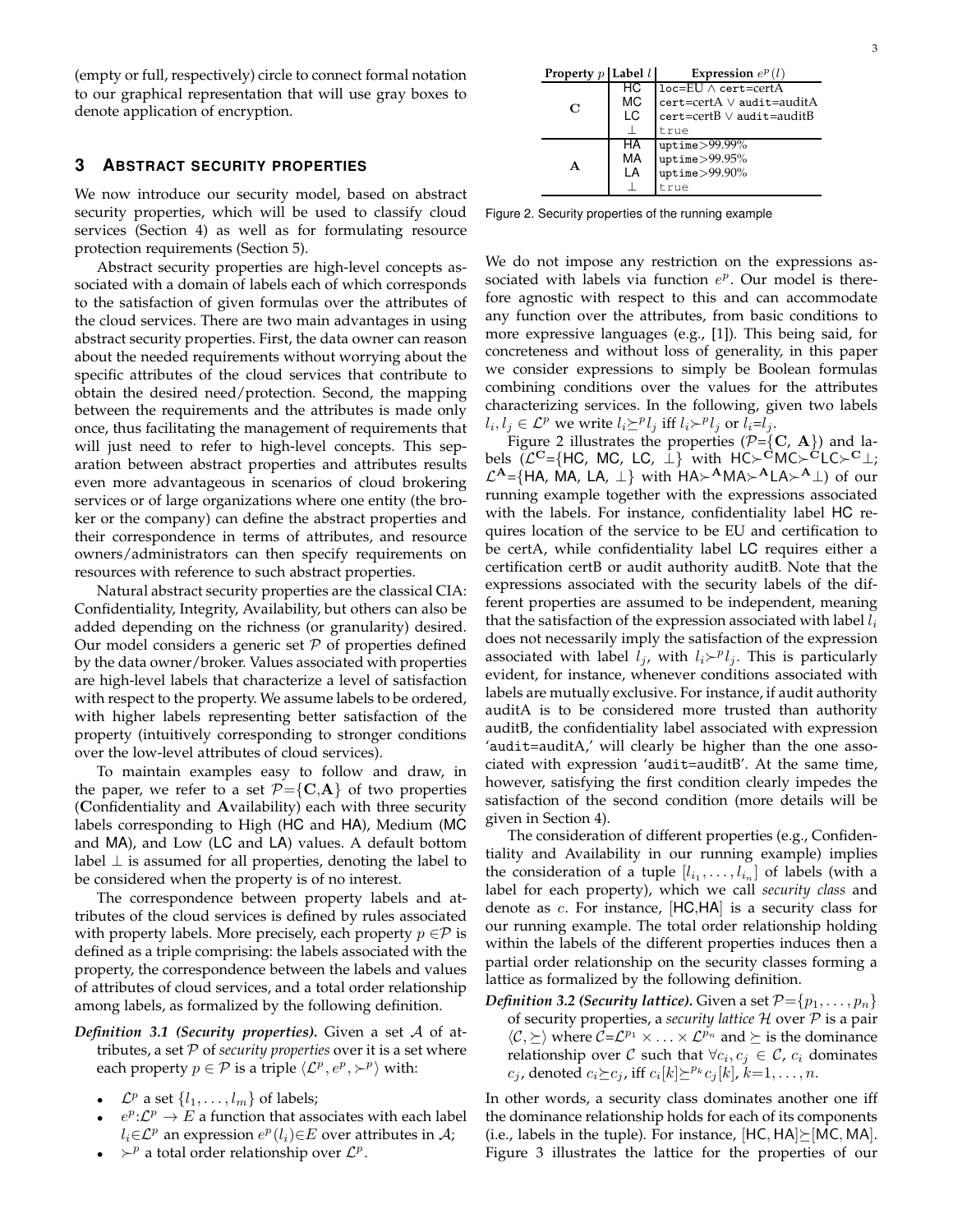

Figure 3. Security lattice over the security properties in Figure 2

running example. The expression associated with a security class (i.e., the conditions corresponding to it) is the conjunction of the expressions associated with its components. Formally, given a security class  $c \in \mathcal{C}$ ,  $e(c) = \bigwedge_{j=1}^{n} e^{p_j}(c[j])$ . For instance, with reference to Figure 2,  $e([HC, HA])$  =  $(loc=EU \wedge cert=certA) \wedge (uptime > 99.99\%).$ 

#### **4 CLOUD SERVICE CLASSIFICATION**

The consideration of abstract security properties (to which resource protection requirements will refer) allows data owners to avoid worrying about the attributes characterizing cloud services. Before illustrating how resource requirements can be specified and enforced for selecting suitable cloud services, we illustrate how services' characteristics map onto property labels and therefore onto security classes.

The expression associated with each property label dictates the conditions that should be satisfied on the attributes of cloud services for the label to apply. In other words, the conditions that a cloud service should satisfy for being considered suitable for resources having that label. This introduces a natural mapping between services (their lowlevel attributes) and property labels composing security classes.

We say that a cloud service  $s$  satisfies a security label  $l \in \mathcal{L}^p$ , denoted  $s \models l$ , if the values of the attributes in s satisfy expression  $e^p(l)$ , that is, they make it evaluate to true. Similarly, a cloud service satisfies a security class c, denoted  $s \models c$ , if the values of its attributes satisfy  $e(c)$ . For instance, with reference to our running example (services in Figure 1 and labels in Figure 2)  $s_1 \models$  [HC, HA],  $s_1 \models$  [HC, MA],  $s_1 \models$ [HC, LA], and  $s_1 \models$  [HC,  $\perp$ ]. Clearly, any service satisfies  $\perp$ .

Note that, since we do not assume any implication among expressions associated with labels, satisfaction of a security class for a given service is not necessarily monotone. Hence, a service s might satisfy a security class  $c_x$ but might not satisfy a class  $c_y$  dominated by it, meaning that the values of the attributes in s satisfy  $e(c_x)$  but not  $e(c_y)$ . For instance,  $s_1 \models [HC, HA]$ , but  $s_1 \not\models [LC, HA]$ , because  $s_1$   $\models$  HC but  $s_1 \not\models$  LC. This non-monotonicity is completely in line with the freedom in the specification of expressions and the fact that, as already noted, expressions might be mutually exclusive. This being said, given the semantics of labels, it is clear that if a service is suitable for a given security class it is also suitable for lower (dominated) security classes. Monotonicity in terms of satisfaction of the corresponding expression can be simply ensured by extending the expression associated with lower classes with the disjunction of the expressions associated with classes that dominate them. We are therefore interested in the highest security class that a cloud service satisfies, which we refer to as *security class of the service*, formalized as follows.

*Definition 4.1 (Security class of a service).* Given a cloud service  $s \in S$  and a security lattice  $\mathcal{H}=\langle \mathcal{C}, \succeq \rangle$  over  $\mathcal{P},$ the *security class* of *s*, denoted  $\lambda(s)$ , is the security class  $c_i \in \mathcal{C}$  such that  $s \models c_i$ , and  $\nexists c_j \in \mathcal{C}$  with  $c_j \succeq c_i$  and  $s \models c_i$ .

Intuitively, the security class of a cloud service represents the maximal security guarantee that it offers. For instance, the security class of  $s_1$  is [HC,HA]. It is interesting to note that the security class of a service is unique, as stated by the following theorem.

*Theorem 4.1.* Given a cloud service  $s \in S$  and a security lattice  $\mathcal{H}=\langle \mathcal{C}, \succeq \rangle$  over  $\mathcal{P}, \exists ! c \in \mathcal{C} : c = \lambda(s)$ .

PROOF: Consider an arbitrary service s. To prove the theorem, we show that: 1) the security class of  $s$  exists; and 2) the security class of  $s$  is unique.

- 1) Proof of the existence of the security class of  $s$  is trivial, since the lattice includes class  $c_{\perp} = [\perp, \ldots, \perp]$ with value  $\perp$  (with  $e^p(\perp)$ =true) for each property. Since, by definition,  $s \models \bot$ , then  $s \models c_{\bot}$ .
- 2) We prove that the security class of  $s$  is unique by contradiction. Suppose that  $\exists c_{i_1},c_{i_2}$  such that  $\lambda(s){=}c_{i_1}$ and  $\lambda(s){=}c_{i_2}.$  By Definition 4.1, we have that  $c_{i_1}\nsubseteq c_{i_2}$ , and  $c_{i_2} \not\succeq c_{i_1}$ . Since  $\lambda(s)=c_{i_1}$ , then  $s \models c_{i_1}$ , meaning that  $\forall p_k$   $\in$   $\mathcal{P},$   $s$   $\;\models$   $\;c_{i_1}[k].$  Similarly, we have that  $\forall p_k \in \mathcal{P}$ ,  $s \models c_{i_2}[k].$  Consider now a security class  $c_j$ such that  $\forall p_k \in \mathcal{P} : c_j[k] = \max(c_{i_1}[k], c_{i_2}[k])$ . Since the lattice is complete,  $c_j$  belongs to the lattice. Also, since labels are totally ordered, we have that  $c_i \succeq c_{i_1}$ and  $c_j \succeq c_{i_2}$ . Also, since  $s \models c_{i_1}$  and  $s \models c_{i_2}$ , we have that  $s \models c_j$ , contradicting the hypothesis that  $\lambda(s)=c_{i_1}$  and  $\lambda(s)=c_{i_2}$ .  $\Box$

Given the non-monotonicity with respect to the satisfaction of the conditions along the lattice, the determination of the highest security class would in principle require to walk down the lattice, evaluating conditions from the top to the bottom (considering then the highest security class for which the condition is satisfied). Since the expression associated with a security class is simply the conjunction of the expressions of the class components, there is no need to walk down the lattice: the evaluation can be done separately on each component, retrieving the highest label satisfied for each property, as illustrated by the simple algorithm in Figure 4. The class of the service will then be the class represented by the tuple of the retrieved labels. The security classes for the services of our running example are:  $\lambda(s_1) = [\text{HC}, \text{HA}], \ \lambda(s_2) = [\text{MC}, \text{HA}], \ \lambda(s_3) = [\text{MC}, \text{MA}],$  $\lambda(s_4) = [\perp, \text{MA}]$ ,  $\lambda(s_5) = [\text{HC}, \perp]$ ,  $\lambda(s_6) = [\perp, \text{HA}]$ , and  $\lambda(s_7) =$  [LC, MA].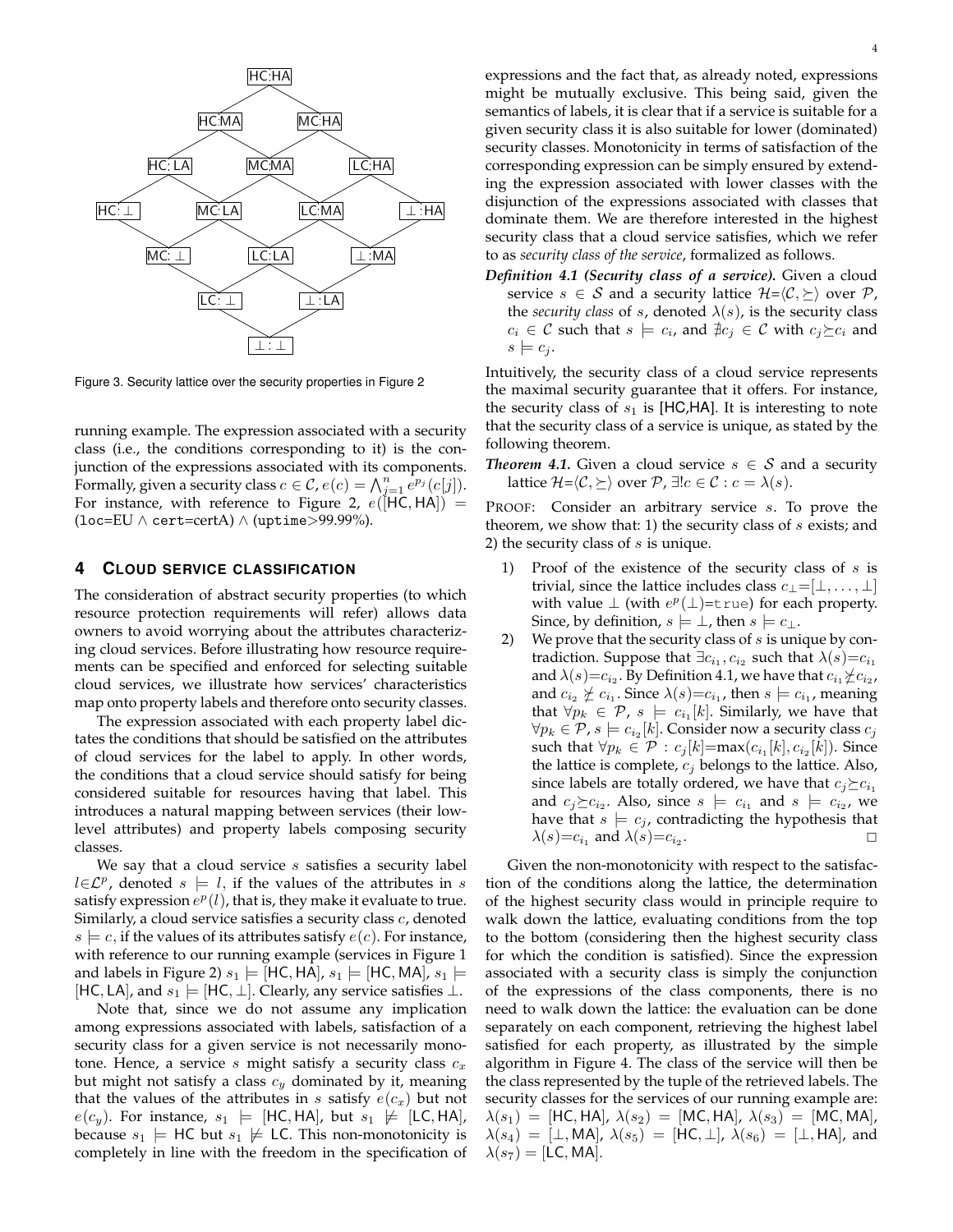**for each** p ∈ P **do**  $\mathcal{L}^{p'} := \mathcal{L}^p$  /\* create a copy of the set  $\mathcal{L}^p$  of labels \*/  $l := \text{Top}(\mathcal{L}^{p'})$  /\* highest label in  $\mathcal{L}^{p' *}/$  $c[p] := \text{null} / * \text{label}$  associated with s for property  $p * /$ **repeat if**  $s \models l$  /\* verify if s satisfies security label  $l^*/$ **then**  $c[p] := l'$  /\* l is the label associated with s for  $p'$  \*/ **else**  $\mathcal{L}^{p'} := \mathcal{L}^{p'} \setminus \{l\}$  /\* otherwise, move to the next label \*/  $l := \text{Top}(\mathcal{L}^{p})$ **until**  $c[p] \neq \text{null}$  $\lambda(s) := c$  /\* security class of  $s$  \*/



## **5 RESOURCE PROTECTION REQUIREMENTS**

We now illustrate the specification of resource protection requirements. Accommodating for the possibility of ownerside encryption of resources, our model also takes into account that requirements on the same resource might be different depending on whether the resource is outsourced in plaintext or encrypted. For instance, a resource with HC as confidentiality requirement might downgrade the requirement to LC in its encrypted form. Intuitively, the security class associated with a (plaintext/encrypted) resource dictates the policy restrictions that the service should satisfy for storing the (plaintext/encrypted) resource.

Resource protection requirements are then specified associating with each resource  $r$  (or class thereof, as best suited) two security classes, corresponding to the requirements for the plaintext and encrypted resource, respectively, as formalized by the following definition.

*Definition 5.1 (Resource protection requirements).* Given a set R of resources and a security lattice  $\mathcal{H} = \langle C, \succeq \rangle$ , the *resource protection requirements* for R are a pair of functions  $\langle \lambda^{\circ}, \lambda^{\circ} \rangle$ , with  $\lambda^{\circ} : \mathcal{R} \rightarrow \mathcal{C} \cup \{-\}$ , and  $\lambda^{\circ} : \mathcal{R} \rightarrow \mathcal{C} \cup \{-\}$ .

According to this definition, the resource protection requirements for a set  $R$  of resources are seen as two functions  $\lambda^{\circ}$  and  $\lambda^{\bullet}$ , each associating with each resource a security class. To express cases in which the resource cannot be outsourced (in its plaintext or encrypted form), we extend  $\lambda^{\circ}$  and  $\lambda^{\circ}$  to include special value –, which indicates that a resource cannot be outsourced in a given form. More precisely: if  $\lambda^{\circ}(r) = -$ , the resource cannot be outsourced in plaintext; it must be encrypted by the data owner before being outsourced to the cloud. Analogously, if  $\lambda^*(r) = -$ , resource r must be outsourced in plaintext; it cannot be outsourced in its encrypted form. The case  $\lambda^{\circ}(r)$  = – can accommodate for resources particularly sensitive for which the data owner (for company policy or due to legislation restrictions) wishes to impose external storage only in encrypted form. The case  $\lambda^*(r) = -$  can accommodate for resources whose availability in the clear is needed for access (as encryption would impede functionality needed over them).

In our running example, we consider the following five (classes of) resources, summarized in Figure 5 together with their protection requirements.

admin (administrative files) can be stored in either plaintext or encrypted form and requires High Avail-



Figure 5. Resource protection requirements for the resources of the running example

ability for both, with Medium Confidentiality if in plaintext and Low Confidentiality if encrypted;

- agreements (all files related to contracts with other parties) can be stored either in plaintext or encrypted form and requires Medium Availability for both, with Low Confidentiality if in plaintext and no confidentiality requirement if encrypted;
- suppliers (all files related to suppliers) can be stored in plaintext only and requires Medium Confidentiality and Medium Availability;
- projects (current projects): can be stored in plaintext only and requires High Confidentiality and High Availability;
- archive (old resources that must be kept for archival) can be stored only in encrypted form, requires Low Availability and does not have requirements on confidentiality.

The requirements specify, for each resource, the security classes that apply to it, with respect to both the original plaintext resource as well as its (owner-side) encrypted version. Such security classes are to be intended as the minimum guarantees to be provided for the resource for the different properties. In other words, the resource cannot be outsourced to a service that does not provide at least such guarantees. In line with the semantics associated with security classes and their lattice, services providing better security guarantees are instead suitable. Formally stated, this translates to demanding that a resource can be outsourced only to a service whose security class dominates the class of the resource. We refer to an allocation obeying such a restriction (i.e., satisfying the resource protection requirements) as *safe*, as formalized by the following definition.

*Definition 5.2 (Safe allocation).* Given a set S of cloud services, a set  $R$  of resources, and the resource protection requirements  $\langle \lambda^{\circ}, \lambda^{\circ} \rangle$  for  $\mathcal R$ , an allocation  $\alpha$  for  $\mathcal R$  over  $\mathcal S$ is *safe* iff  $\forall r \in \mathcal{R} : \alpha(r) = \langle s, m \rangle \Longrightarrow \lambda(s) \succeq \lambda^m(r)$ .

Figure 6 graphically plots the classes of services and resources on the lattice of our running example. Each (plaintext or encrypted) resource appears on the left of the vertex corresponding to the class of its protection requirements. Plaintext resources appear in a vertex along one of the paths from the vertex where the encrypted resource appears to the top of the lattice. Each service appears on the right of the vertex corresponding to its security class. Graphically, a safe allocation allocates each resource (plaintext or encrypted, respectively) to a service appearing in a vertex along the path from the vertex where the (plaintext or encrypted, respectively) resource appears to the top of the lattice. Hence, different safe allocations can allocate a resource to different services. For instance, agreements can be allocated to  $s_7$ ,  $s_3$ ,  $s_2$  or  $s_1$  in plaintext and to  $s_4$ ,  $s_6$ ,  $s_7$ ,  $s_3$ ,  $s_2$ , and  $s_1$  in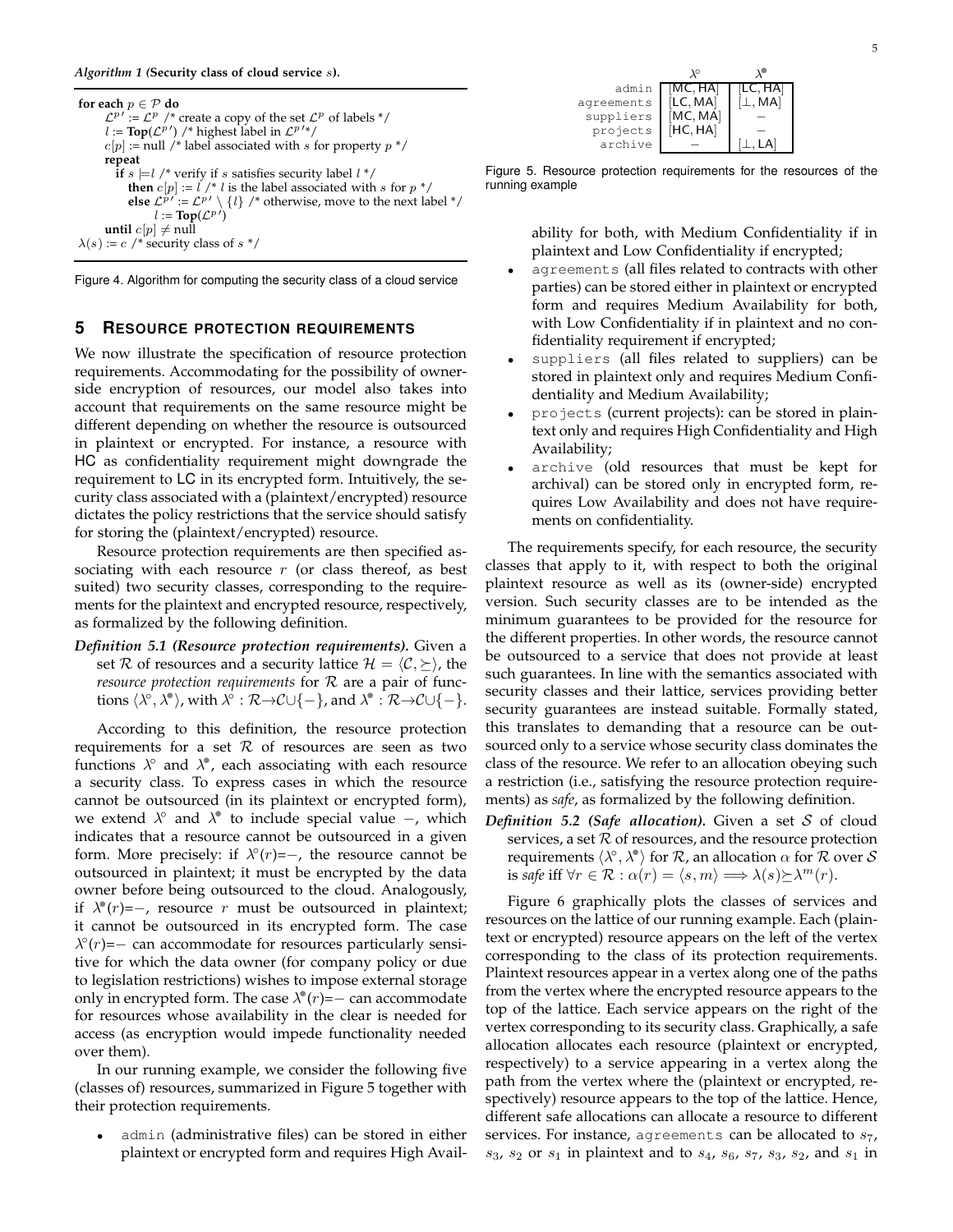

Figure 6. Security lattice of the running example with resources and cloud services

encrypted form. Figure 7 summarizes to which services each resource can be safely allocated. Cell  $[r, s]$  has value:  $\circ$ , if r can be allocated to s in plaintext only;  $\bullet$ , if r can be allocated to s in encrypted form only;  $\circ \bullet$ , if r can be allocated to s in plaintext or encrypted form; empty, if  $r$  cannot be safely allocated to s.

Allocation  $\alpha_1$  in Figure 8 is an example of a safe allocation for our running example. Allocation  $\alpha_3$  is instead not safe: suppliers is stored in encrypted form (violating  $\lambda^*(\text{suppliers})=-$ ), archive is stored in plaintext (violating  $\lambda^{\circ}$ (archive)=-), and projects is allocated plaintext to  $s_2$  whose security class does not dominate  $\lambda^{\circ}$ (projects).

As noted in the discussion above, given a set of services and resources with their corresponding classes, there might exist multiple safe allocations, differing in the service chosen for storage and/or the storing mode (i.e., plaintext or encrypted) of (some of) the resources. In addition to protection requirements on individual resources, we then allow data owners to express other requirements considering the overall allocation, that is, involving the complete set of resources, as we illustrate in the following section.

#### **6 GLOBAL ALLOCATION REQUIREMENTS**

Global allocation requirements impose conditions on the allocation of resources that do not refer to individual (classes of) resources but to sets of them or to the allocation overall. We identify three kinds of global requirements. The first two impose conditions on allocation of resources requesting their joint assignment to the same service or impeding their visibility to the same service. The third one imposes instead limitations on the involvement of multiple services. We define each of them in the following.

The first kind of requirement, called *co-location*, is formally defined as follows.

*Definition 6.1 (Co-location).* Given a set  $R$  of resources, a set CoL of *co-location requirements* over R is a set  $\{loc_1, \ldots, loc_m\}$  such that  $loc_i \subseteq \mathcal{R}, i = 1, \ldots, m$ .

The semantics of a co-location requirement  $loc$  is that the resources in *loc* should be managed by the same service.

|            | S                 | S9              | $s_3$ | $s_{5}$ | S6. |  |
|------------|-------------------|-----------------|-------|---------|-----|--|
| admin      | $\circ$           | $\circ$ $\circ$ |       |         |     |  |
| agreements | $\circ$ $\bullet$ |                 |       |         |     |  |
| suppliers  | Ω                 |                 |       |         |     |  |
| projects   |                   |                 |       |         |     |  |
| archive    |                   |                 |       |         |     |  |

Figure 7. Possible safe plaintext (◦) and encrypted (•) allocations of resources to services

|            | $\alpha_1$      | $\alpha_2$       | $\alpha_3$ | $\alpha_{\rm A}$   |
|------------|-----------------|------------------|------------|--------------------|
|            |                 |                  |            |                    |
| admin      | $s_1$ , $\circ$ | $s_1$ ,          | $s_2$ ,    | $s_2$ , $\circ$    |
| agreements |                 | $s_3$            | $s_3$      | $\circ$<br>$s_2$ , |
| suppliers  | O               | $s_3$<br>$\circ$ | $s_3$      | $\circ$<br>$s_2$   |
| projects   | O<br>$s_1$ ,    |                  | $s_2$ ,    | $\circ$<br>$s_1$ , |
| archive    |                 |                  | $s_{3}.$   |                    |

Figure 8. An example of allocations for our running example  $(\alpha_1, \alpha_2)$ : safe and compliant;  $\alpha_3$ : not safe but compliant;  $\alpha_4$ : safe but not compliant)

The motivation for a co-location requirement might be that resources need to be accessible together, or be frequently accessed together, and therefore it is convenient to allocate them to the same cloud service. For instance, considering the set of resources in Figure 5, co-location requirement {admin,projects} in Figure 9 requires resources admin and projects to be allocated to the same cloud service. Note that a co-location requirement only requires the resources to be allocated to the same service, without imposing restrictions on the format (plaintext or encrypted) in which they are stored. The case where resources should be all allocated to the same service and be so in plaintext (similar to visibility requirements in [3]) is simply captured by setting, in addition to the co-location requirement, their protection requirement  $\lambda^*$  to value –.

Besides requesting some resources to be allocated to the same service, a data owner may also request resources not to be jointly visible at the same service. This is captured by the *separation* requirement, defined as follows.

*Definition 6.2 (Separation).* Given a set  $\mathcal{R}$  of resources, a set Sep of *separation requirements* over R is a set  $\{sep_1, \ldots, sep_n\}$  such that  $sep_i \subseteq \mathcal{R}, i = 1, \ldots, n$ .

The semantics of a separation requirement is to impede joint visibility over a collection of resources to a single service. Intuitively, this requirement captures confidentiality constraints (e.g., [4]) requesting no party to have joint visibility of a complete set of resources. Here, visibility means visibility on the plaintext content of the resources. For instance, considering our running example, separation requirement {agreements,suppliers} in Figure 9 states that resources agreements and suppliers should not be visible to the same cloud service. Similarly to what done for confidentiality constraints in [4], we assume a separation requirement to be satisfied if either at least one resource is allocated to a different service, or if at least one of them is encrypted. Again, as noted above, specific interpretation and corresponding representation mode can be regulated by properly setting the definition of the protection requirements  $\langle \lambda^\circ, \lambda^\bullet \rangle$ .

As noted in the previous section, several safe allocations may exist, all granting protection to resources and different alternatives may remain, all satisfying co-location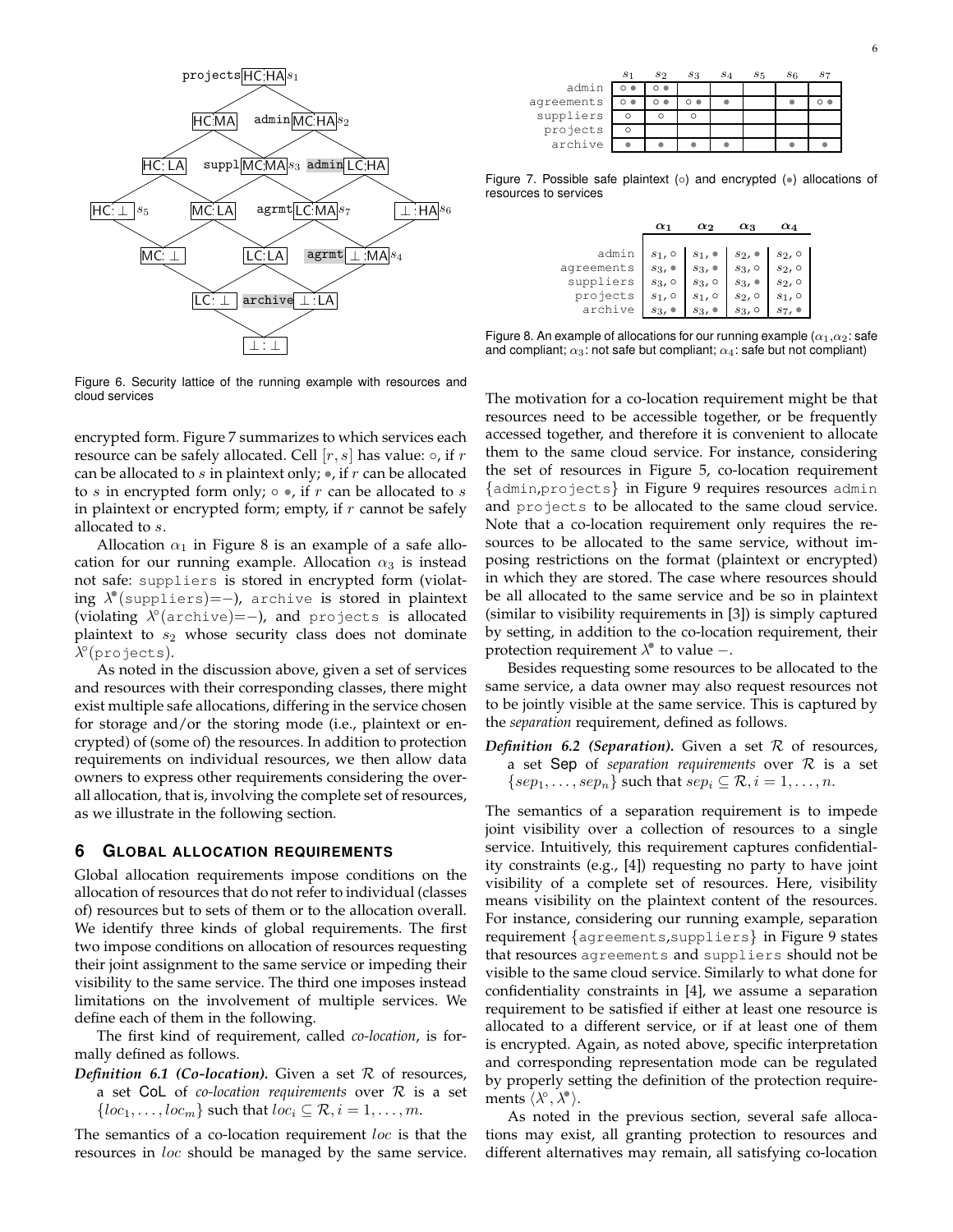$Col = \{\{\text{admin}, \text{proof} \} \}$ Sep ={{agreements,suppliers}} Usage=[3, 30GB]

Figure 9. Global allocation requirements

and separation requirements. Such alternatives may differ with respect to the number and the use of each of the services. The last kind of requirement we consider aims at imposing some regulation on the involvement of different services. In fact, the use of multiple cloud services has also the disadvantage of introducing an overhead due to the spreading of resources. Also, the use of a cloud service for managing resources can be considered convenient when a considerable amount of resources is allocated to the cloud service itself. In fact, the use of a cloud service implies the signature of a contract between the involved parties with a consequent overhead for the data owner. Our last kind of requirement enables data owners to limit the overhead given by employing too many services, guaranteeing that the establishment of a contract is worth its management, and avoids excessive fragmentation of resources in the cloud. We define such requirement, called *service usage*, as follows.

*Definition 6.3 (Service usage).* A *service usage requirement* is a pair of integers Usage= $\langle max\_s$ *ervices*,*min\_storage* $\rangle$ .

A service usage requirement  $\langle max\_s$ *ervices*,*min\_storage* $\rangle$  imposes the allocation to use at most *max services* services, employing each of them for at least *min storage* storage occupation. For instance, with reference to our running example, service usage requirement [3, 30GB] in Figure 9 states that an allocation should use at most three services employing each of them for at least 30GB. Note that, for simplicity, we suppose that the same threshold *min storage* applies to all cloud services. However, our model can be easily extended to adopt different thresholds for different cloud services. To define a service usage requirement, it is necessary to know the size of the resources in  $R$ . Indeed, the size of a resource can increase due to encryption. While noting that the size increase depends on the adopted encryption scheme, we assume the scheme to be known when computing an allocation, and hence the ability to estimate the size of the encrypted version of resources.

A triple including the three requirements discussed above (namely, co-location, separation, and service usage) form the so-called *global allocation requirements*, formally defined as follows.

*Definition 6.4 (Global allocation requirements).* Given a set R of resources, the *global allocation requirements* for R are a triple  $\langle$ CoL, Sep, Usage $\rangle$  defined over  $\mathcal{R}$ .

Given a set  $R$  of resources and a set  $S$  of services, a *compliant allocation* for R over S is an allocation that satisfies the global allocation requirements for  $\mathcal{R}$ , as stated by the following definition. In the definition and in the reminder of the paper, we denote with  $\alpha(r)[s]$  and  $\alpha(r)[m]$ the service  $s$  and the plaintext/encrypted form  $m$  in which r is allocated by  $\alpha$ .

*Definition 6.5 (Compliant allocation function).* Given a set  $R$  of resources, a set  $S$  of cloud services, and the global allocation requirements  $\langle Col, Sep,Usage\rangle$  for  $\mathcal{R}$ , an allocation  $\alpha$  for  $R$  over  $S$  is said to be *compliant* iff:

|            |     | Size (GB) | <b>Access</b> |
|------------|-----|-----------|---------------|
|            |     |           | frequency     |
| admin      | ר.י |           | 0.15          |
| agreements | ר ו |           | 115           |
| suppliers  |     |           | 115           |
| projects   |     |           | h             |
| archive    |     |           |               |

Figure 10. Profile of the resources of the running example

- 1)  $\forall loc \in \mathsf{Col}, \forall r_i, r_j \in loc : \alpha(r_i)[s] = \alpha(r_j)[s];$
- 2)  $\forall sep \in \mathsf{Sep}, (\exists r_i, r_j \in sep: \alpha(r_i)[s] \neq \alpha(r_j)[s]) \vee$  $(\exists r_i \in sep, \alpha(r_i)[m] = \bullet);$
- 3) |  $\bigcup_{r \in \mathcal{R}} \alpha(r)[s] \mid \leq \textit{max\_service};$
- 4)  $\forall s_i \in \bigcup_{r \in \mathcal{R}} \alpha(r)[s]$ : storage $(s_i)$  $\geq$  min\_storage, with storage(s<sub>i</sub>)=  $\sum_{r \in \mathcal{R} : \alpha(r)[s] = s_i} size^{\alpha(r)[m]}(r)$ .

An allocation is then compliant iff: *1)* for each co-location requirement, all resources appearing in it are allocated to the same service; *2)* for each separation requirement, at least one of the resources is allocated to a different service or is encrypted; *3)* no more than *max service* services are involved in the allocation of resources; and *4)* storage used at each service employed in the allocation is at least *min storage*. Allocations  $\alpha_1$ ,  $\alpha_2$ , and  $\alpha_3$  in Figure 8 are compliant with respect to the global allocation requirements in Figure 9, considering the size of resources in Figure 10. It is easy to see that CoL is satisfied since admin and projects are both allocated to the same service ( $s_1$  in  $\alpha_1$  and  $\alpha_2$ ,  $s_2$ in  $\alpha_3$ ); Sep is satisfied since agreements ( $\alpha_1$  and  $\alpha_2$ ) or suppliers  $(\alpha_3)$  is stored in encrypted form and hence is not jointly visible in plaintext at  $s_3$ ; Usage is satisfied since the allocations employs only 2 services, and each service stores at least 30GB of resources. Allocation  $\alpha_4$  in Figure 8 is instead not compliant: admin and projects are not allocated to the same service (violating CoL); agreements and suppliers are both allocated plaintext to  $s_2$  (violating Sep); and  $s_1$  only stores 10GB (violating Usage).

# **7 CORRECT AND MINIMAL ALLOCATION**

Protection requirements (Section 5) and global allocation requirements (Section 6) form the basis on which an allocation is to be computed, as we now illustrate (Section 7.1). We then introduce the notion of cost of an allocation, to determine the allocations that are more economically convenient (Section 7.2).

#### **7.1 Correct allocation**

Summarizing the different requirements introduced, we define an *allocation policy*, governing the allocation of resources to services, as comprising of resource protection and global allocation requirements, as captured by the following definition.

*Definition 7.1 (Allocation policy).* Given a set R of resources and a security lattice H over a set P of properties, an *al*location policy for  ${\cal R}$  is a pair  $\langle\langle \lambda^\circ,\lambda^\bullet\rangle, \langle\mathsf{Col},\mathsf{Sep},\mathsf{Usage}\rangle\rangle$ , with  $\langle \lambda^{\circ}, \lambda^{\circ} \rangle$  the protection requirements for  $\mathcal R$  (Definition 5.1), and  $\langle Col, Sep,Usage\rangle$  the global allocation requirements for  $R$  (Definition 6.4).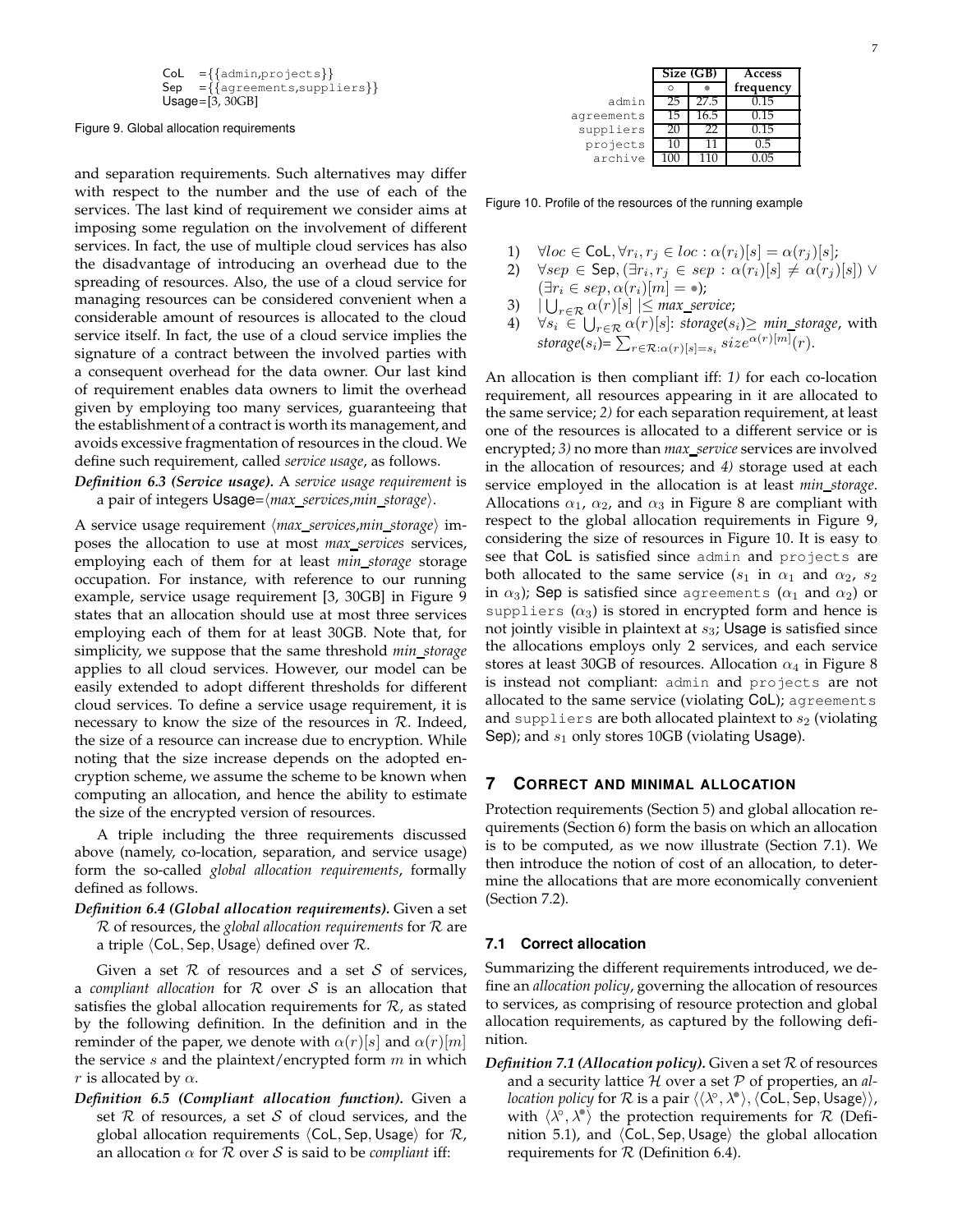| $st\_cost(s)$   50   50   40   50   10   80   50  |  |  |  |  |
|---------------------------------------------------|--|--|--|--|
| $tr\_cost(s)$   50   40   30   40   10   100   40 |  |  |  |  |

Figure 11. Storage and data transfer costs (USD¢/GB) for the cloud services of our running example

An allocation  $\alpha$  is said to be *correct* with respect to an allocation policy iff it satisfies both the resource protection and the global allocation requirements identified in the policy, as formalized by the following definition.

- *Definition 7.2 (Correct allocation function).* Given a set R of resources, a set  $S$  of cloud services, and a security lattice H over a set P of properties, an allocation  $\alpha$ :  $\mathcal{R} \rightarrow$ S×{◦, •} is said to be *correct* with respect to an allocation  $\text{policy } \langle \langle \lambda^\circ, \lambda^\bullet \rangle, \langle \textsf{Col}, \textsf{Sep}, \textsf{Usage} \rangle \rangle \text{ for } \mathcal{R} \text{ iff: }$ 
	- 1)  $\alpha$  is safe (Definition 5.2) and
	- 2)  $\alpha$  is compliant (Definition 6.5).

The definition above demands that a correct allocation for a set  $R$  of resources over a set S of services: 1) satisfies the protection requirements  $\langle \lambda^{\circ}, \lambda^{\circ} \rangle$  for  $\mathcal{R}$ ; and 2) satisfies the global allocation requirements  $\langle Col, Sep,Usage\rangle$  for  $\mathcal{R}$ . Allocations  $\alpha_1$  and  $\alpha_2$  in Figure 8 are correct allocations for the resources in Figure 5 over the services in Figure 1. Allocations  $\alpha_3$  and  $\alpha_4$  are instead not correct, being  $\alpha_3$  not safe (although compliant), and  $\alpha_4$  not compliant (although safe).

As clear from the example, there might exist different correct allocations for a given set of resources and a given set of services. In the reminder of this section, we introduce the notion of cost of an allocation, to identify allocations that are correct and minimize the economic cost (*minimal* allocations).

#### **7.2 Minimal allocation**

Multiple factors contribute to the cost of an allocation (e.g., storage, data transfer, data computation). Since our reference scenario is one where the data owner is looking for a cloud service with basic support of access functionality, we consider storage and data transfer costs only. Our model can however be easily extended to consider different/additional cost factors. Figure 11 illustrates the costs, expressed in USD¢/GB, for our running example.

**Storage.** Storage cost is computed by considering the size of the resources to be outsourced. As noted in Section 6, we assume an estimation of the storage space requested for each (plaintext/encrypted) resource to be known by the owner. The storage cost is therefore computed by multiplying the size of the resources (in GB) by the storage price  $st\_cost(s)$ (in GB) that is applied by cloud service  $s$ . The storage cost of an allocation  $\alpha$  is then computed as follows:

$$
\sum_{r \in \mathcal{R}} size^{\alpha(r)[m]}(r) \cdot st\_cost(\alpha(r)[s]) \tag{1}
$$

where  $size^{\alpha(r)[m]}(r)$  denotes the size of resource  $r$  in the form *m* (plaintext/encrypted) in which *r* is allocated by  $\alpha$ , and  $st\_cost(\alpha(r)[s])$  denotes the storage cost of the service s to which r is allocated by  $\alpha$ . For instance, the storage cost of  $\alpha_1$  in Figure 8 is computed as:

$$
size^{\circ}(\texttt{admin}) \cdot st\_cost(s_1) +
$$

- $+ size^{\bullet}$ (agreements)· $st\_cost(s_3)$ +  $+ size^{\circ}$ (suppliers) $\cdot st\_cost(s_3) +$
- $+ \textit{size}^{\circ}(\texttt{projets}){\cdot}st\_cost(s_1)+$
- $+ size$ <sup>•</sup>(archive)·st\_cost(s<sub>3</sub>) = USD 7610 $\phi$ .

**Data transfer.** Data transfer cost is composed of in-bound and out-bound costs. In-bound traffic is usually free of charge while out-bound traffic has a cost that is typically proportional to the amount of data transferred, that is, to the size of accessed resources. The data transfer cost of an allocation is then obtained by multiplying the amount of out-bound traffic (in GB) from a cloud service (given by resources' size), by the corresponding data transfer cost *tr cost*(s), weighted by the frequency with which resources are accessed (indeed, if a resource is never accessed, the cost of its transfer should not impact the total cost of an allocation). The data transfer cost of an allocation  $\alpha$  is then computed as follows:

$$
\sum_{r \in \mathcal{R}} size^{\alpha(r)[m]}(r) \cdot tr\_cost(\alpha(r)[s]) \cdot f(r) \tag{2}
$$

where  $f(r)$  is the expected frequency of accesses to resource r. For instance, the data transfer cost of  $\alpha_1$  in Figure 8 is computed as:

- $size^{\circ}$ (admin) ·  $tr\_cost(s_1) \cdot f$ (admin)+
- $+ size$ <sup>•</sup>(agreements) ·  $tr\_cost(s_3)$  ·  $f$ (agreements) +
- $+ \textit{ size}^{\circ}(\textsf{suppliers}) \cdot \textit{tr\_cost}(s_{\beta}) \cdot f(\textsf{suppliers}) +$

 $+ \text{ } size^{\circ}(\text{projects}) \cdot \textit{tr}\_\textit{cost}(s_1) \cdot f(\textit{projects}) +$ 

 $+size^{\bullet}$  (archive)· $tr\_cost(s_3) \cdot f$  (archive) = USD 766.75 $c$ .

The cost of a correct allocation  $\alpha$ , denoted *cost*( $\alpha$ ), is obtained summing its storage and data transfer costs (Equations 1 and 2). As an example, consider the size and access frequencies of the resources in Figure 10 and the storage and transfer costs in Figure 11. The total cost of allocation  $\alpha_1$  in Figure 8 is  $cost(\alpha_1) = 7610$  (storage cost) + 766.75 (data transfer cost) = USD 8376.75 $\dot{\rm c}$ .

Formally, the problem of computing a correct allocation (Definition 7.2) with minimum economic cost is defined as follows.

*Problem 7.1 (Minimal allocation).* Let R be a set of resources, S be a set of cloud services, and  $\langle\langle \lambda^{\circ}, \lambda^{\circ}\rangle$ ,  $\langle$ CoL, Sep, Usage $\rangle\rangle$  be an allocation policy. Determine a correct (Definition 7.2) allocation function  $\alpha$ such that  $\sharp\alpha'\neq\alpha$  that is correct and  $cost(\alpha').$ 

Allocation  $\alpha_1$  in Figure 8, with a cost of USD 8376.75 $\dot{\varsigma}$ , is an example of a minimal allocation for the resources in Figure 5 over the services in Figure 1. Allocation  $\alpha_2$ , although correct, is not minimal since  $cost(\alpha_2) = 8520.50 > cost(\alpha_1) = 8376.75$ . Note that, while the minimum cost is unique, several minimal allocations (with the same minimum cost) may exist. All of them are equivalent with respect to requirements satisfaction and economic cost, and are a solution to the problem.

## **8 COMPUTING A MINIMAL ALLOCATION**

To compute a minimal allocation, we translate Problem 7.1 into a binary programming problem that can be formulated as follows: given a *set of variables* that can take values in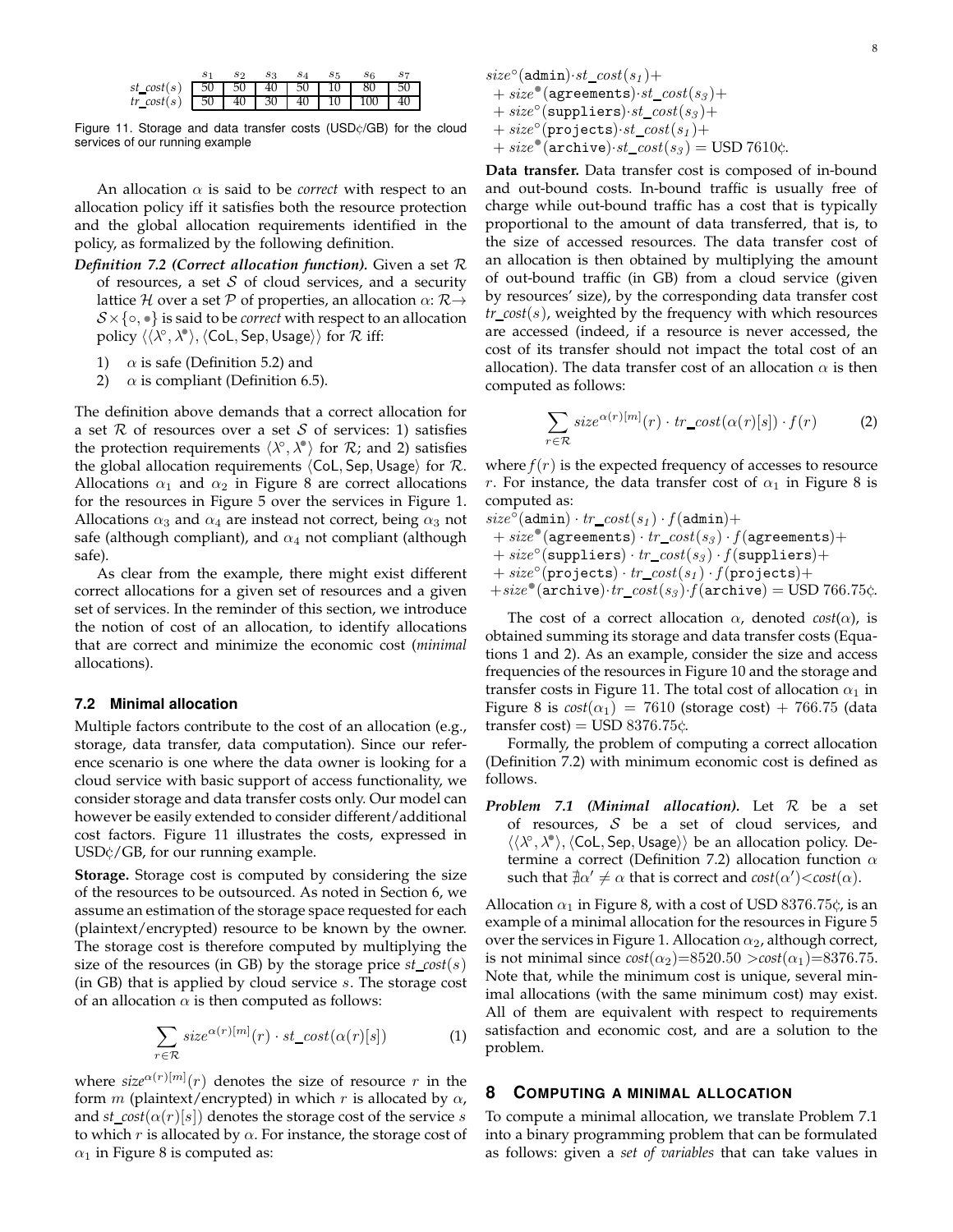

Figure 12. Values assigned to  $p_{ij}$  and  $e_{ij}$  modeling allocations  $\alpha_1$  (a) and  $\alpha_2$  (b) in Figure 8



Figure 13. Values assigned to  $\hat{p}_{ij}$  and  $\hat{e}_{ij}$  modeling safe allocations

{0,1}, a *set of constraints* over them, and an *objective function*, find an assignment of values to variables that satisfies all the constraints and that minimizes the value of the objective function. We now describe how the translation works by showing the set of variables, the constraints, and the objective function of the corresponding binary programming problem.

The allocation function  $\alpha : \mathcal{R} \to \mathcal{S} \times \{ \circ, \bullet \}$  can be interpreted as a function that assigns 0 or 1 to a set of variables. These variables model the allocation of each resource  $r \in \mathcal{R}$ to a cloud service  $s \in S$ , and the choice between plaintext and encrypted format of  $r$ . For each resource  $r_i$  and each cloud service  $s_j$ , we define two binary variables  $p_{ij}$  and  $e_{ij}$ modeling the allocation of  $r_i$  at  $s_j$  in plaintext or encrypted form, respectively:

$$
p_{ij} = \begin{cases} 1 & \text{if } r_i \text{ is allocated plaintext at } s_j \\ 0 & \text{otherwise} \end{cases}
$$

$$
e_{ij} = \begin{cases} 1 & \text{if } r_i \text{ is allocated encrypted at } s_j \\ 0 & \text{otherwise} \end{cases}
$$

A solution to the binary programming problem is an assignment of values to variables  $p_{ij}$  and  $e_{ij}$  that satisfies the constraints illustrated in the following, to guarantee that the assignment represents a correct allocation. Figures 12(a) and 12(b) illustrate the assignment of values to variables  $p_{ij}$ (left-hand side of the figure) and *e*ij (right-hand side of the figure, with gray background to recall our use of gray color to indicate allocations of encrypted resources) for allocations  $\alpha_1$  and  $\alpha_2$ , respectively, in Figure 8 (for readability, we only reported value 1, empty cells have value 0).

**Allocation**. An allocation assigns each resource, in either plaintext or encrypted form, to exactly one cloud service (i.e., the number of services to which each resource is

allocated is exactly one). This translates to the following constraint:

$$
\sum_{j=1}^{|{\mathcal{S}}|} p_{ij}+e_{ij}=1, \ \forall i=1,\ldots,|{\mathcal{R}}|
$$

Intuitively, for each resource  $r_i$ , the constraints sums  $p_{ij}$  and  $e_{ij}$  over all the services. If the sum is equal to 1, then there exists only one service  $s_j$  such that  $p_{ij}$  (or  $e_{ij}$ ) is equal to 1, meaning that  $r_i$  is allocated to  $s_j$  in plaintext (or encrypted).

**Safe allocation.** The satisfaction of the protection requirements in an allocation policy implies that each resource  $r$ in  $R$  is allocated to a cloud service whose security class dominates the one specified for the resource, according to the allocation mode (plaintext or encrypted). We then represent the cloud services to which resources can be allocated without violating the protection requirements (i.e., such that the allocation would be safe) through two binary variables  $\hat{p}_{ij}$  and  $\hat{e}_{ij}$  for each resource  $r_i$  and each service  $s_j$ . These variables represents whether a safe allocation would allocate (value 1) or not (value 0)  $r_i$  to cloud service  $s_j$  in plaintext  $(\hat{p}_{ij})$  or in encrypted form  $(\hat{e}_{ij})$ . Figure 13 represents, for each resource  $r_i$  (on the rows) and each service  $s_j$  (on the columns) of our running example, the combinations for which  $\hat{p}_{ij}$  (left-hand side) and  $\hat{e}_{ij}$  (right-hand side) assume value 1. As visible from the figure,  $\hat{p}_{ij}$  and  $\hat{e}_{ij}$  represent all the possible safe (plaintext and encrypted) allocations for our running example illustrated in Figure 7 ( $\hat{p}_{ij}=1$  for  $\circ$ ,  $\hat{e}_{ij}=1$  for •). We note that, since multiple safe allocations can exist for each resource, each row of the figure can have more than one cell with value 1. The allocation of resources to services must therefore be in accordance with the values of these variables, meaning that a resource  $r_i$ can be allocated (in plaintext or encrypted, respectively) to  $s_i$  only if  $\hat{p}_{ij}=1$  or  $\hat{e}_{ij}=1$ , respectively. This requirement is translated as follows:

$$
\sum_{j=1}^{|S|} (p_{ij} \cdot \hat{p}_{ij}) + (e_{ij} \cdot \hat{e}_{ij}) = 1, \ \forall i = 1, ..., |R|
$$

The product  $p_{ij} \cdot \hat{p}_{ij}$  ( $e_{ij} \cdot \hat{e}_{ij}$ , respectively ) has value 1 only if both  $p_{ij}$  and  $\hat{p}_{ij}$  ( $e_{ij}$  and  $\hat{e}_{ij}$ , respectively) are equal to 1, that is, only if  $r_i$  is allocated in plaintext (encrypted, respectively ) to a legitimate cloud service  $s_i$ . If the sum of these products,  $j=1,\ldots, |\mathcal{S}|$ , is equal to 1, then each resource is allocated to a service satisfying the protection requirements, meaning that the allocation is safe.

**Compliant allocation.** We now show how the global allocation requirements can be translated to a set of constraints that a solution of the binary programming problem must satisfy.

• *Co-location requirement*. A co-location requirement is satisfied when all the resources involved in the requirement are allocated to the same cloud service. This requirement can then be translated as follows:

$$
\sum_{j=1}^{|S|} \left( \prod_{r_i \in loc} (p_{ij} + e_{ij}) \right) = 1, \forall loc \in \text{Col.}
$$

Given a resource  $r_i$  and a service  $s_j$ ,  $p_{ij} + e_{ij}$  is equal to 1 only if  $r_i$  is allocated, plaintext or encrypted, to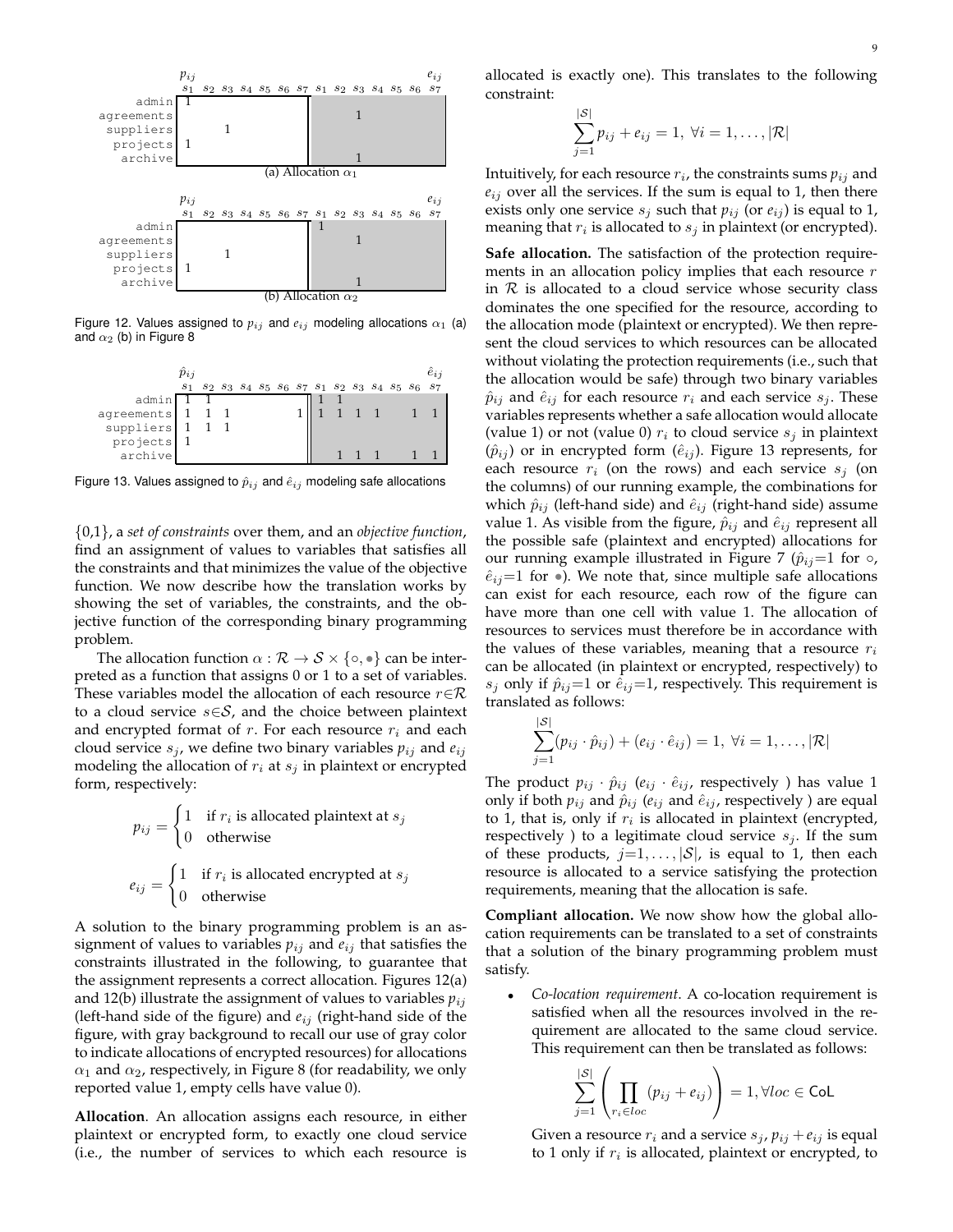

Figure 14. Input of the binary programming problem

 $s_i$ . Hence, the internal product is equal to 1 for the cloud service that stores all the resources in the colocation requirement loc. If the sum over all services for these products is equal to 1, then the requirement is satisfied by (exactly) one service.

• *Separation requirement*. A separation requirement is satisfied when the involved resources are not all allocated to the same service in plaintext. In other words, there must exist at least one resource in the constraint encrypted or allocated to a different service. This requirement can be translated as follows:

$$
\sum_{j=1}^{|S|} \left( \prod_{r_i \in sep} p_{ij} \right) = 0, \forall sep \in \text{Sep}
$$

The internal product is equal to 1 when all resources involved in a separation requirement are managed by the same cloud service  $s_i$  and they are all in plaintext, meaning that the separation requirement is violated. Otherwise, if at least a resource is missing or is encrypted, the internal product is equal to 0. Hence, if the sum over all services for these products is equal to 0, no service violates the constraint.

• *Service usage*. A service usage requirement is satisfied when: *1)* the number of cloud services involved in the allocation is less than *max services*; and *2)* the total size of the resources allocated to a cloud service is at least *min storage*. Since the number of resources allocated to a cloud service  $s_j$  can be computed as  $\sum_{i=1}^{|\mathcal{R}|} (p_{ij} + e_{ij})$ , the first condition can be translated as follows:

$$
\sum_{j=1}^{|S|} \left[ \frac{\sum_{i=1}^{|R|} (p_{ij} + e_{ij})}{1 + \sum_{i=1}^{|R|} (p_{ij} + e_{ij})} \right] \le max\_services
$$

Intuitively, to identify the number of services to which at least a resource has been allocated (either in plaintext or encrypted), the above formula divides the number of resources allocated to a service  $s_i$  by itself. Note that we add 1 to the denominator (and then round up the fraction) to ensure that the fraction is always computable, also for cloud services that do not manage any resource (i.e., for which the sum of  $p_{ij} + e_{ij}$  over all the resources is equal to 0).

The second condition is instead translated as follows:  $|R|$ 

$$
\sum_{i=1}^{N} (size^{\circ}(r_i) \cdot p_{ij}) + (size^{\circ}(r_i) \cdot e_{ij}) \geq min\_storage,
$$
  

$$
\forall j = 1, ..., |\mathcal{S}| : \sum_{i=1}^{|\mathcal{R}|} (p_{ij} + e_{ij}) \geq 1
$$

 $\overline{i=1}$ 

The product  $size^{\circ}(r_i)\cdot p_{ij}$  ( $size^{\bullet}(r_i)\cdot e_{ij}$ , respectively) is equal to  $size^{\circ}(r_i)$  (size  $(r_i)$ , respectively) only if  $r_i$  is allocated to  $s_j$ . Hence, the sum computes the overall storage at each service. Clearly, the constraint should be satisfied only by services storing at least a resource (i.e., for which the sum of  $p_{ij} + e_{ij}$  over all the resources is at least 1).

**Objective function.** The objective function of our binary programming problem, which needs to be minimized, models the cost of the allocation represented by variables  $p_{ij}$  and  $e_{ij}$ . The storage and transfer costs illustrated in Section 7.2 are therefore computed considering the values of variables  $p_{ij}$  and  $e_{ij}$ , to guarantee that the binary programming problem is equivalent to Problem 7.1.

• *Storage cost*. The storage cost is translated as follows:

$$
ST\_cost = \sum_{j=1}^{|S|} \sum_{i=1}^{|R|} ((size^{\circ}(r_i) \cdot p_{ij}) + (size^{\circ}(r_i) \cdot e_{ij})) \cdot st\_cost(s_j)
$$

where the storage cost  $st\_cost(s_j)$  of cloud service  $s_i$  is multiplied by the size of the (plaintext or encrypted) resources actually allocated to  $s_j$  (i.e.,  $size^{\circ}(r_i) \cdot p_{ij} + size^{\bullet}(r_i) \cdot e_{ij}).$ 

• *Data transfer cost*. The data transfer cost is translated as follows:

$$
TR\_cost = \sum_{j=1}^{|S|} \sum_{i=1}^{|R|} ((size^{\circ}(r_i) \cdot p_{ij}) + (size^{\circ}(r_i) \cdot e_{ij})) \cdot f(r_i) \cdot tr\_cost(s_j)
$$

where the data transfer cost of cloud service  $s_i$  is multiplied by the global amount of out-bound traffic from  $s_j$ , which is the product of the size of the resources allocated to  $s_j$  and the frequency of accesses.

Figure 14 graphically illustrates, in tabular form, the parameters for the computation of a minimal allocation for our running example. Vectors *f*, size<sup>°</sup> and size<sup>•</sup> report the frequencies of access and the size of (plaintext and encrypted) resources, which are reported on the rows of the figure. Vectors *st cost* and *tr cost* on the bottom of the figure represent the storage and transfer costs of the services (on the columns of the figure). Cells with 1 in the central matrices represent safe allocations for our running example (modeled by value 1 assigned to values  $\hat{p}_{ij}$  and  $\hat{e}_{ij}$  like in Figure 13, also reported here for readability). This graphical representation helps visualizing the process for computing the cost of an allocation, which graphically consists in sums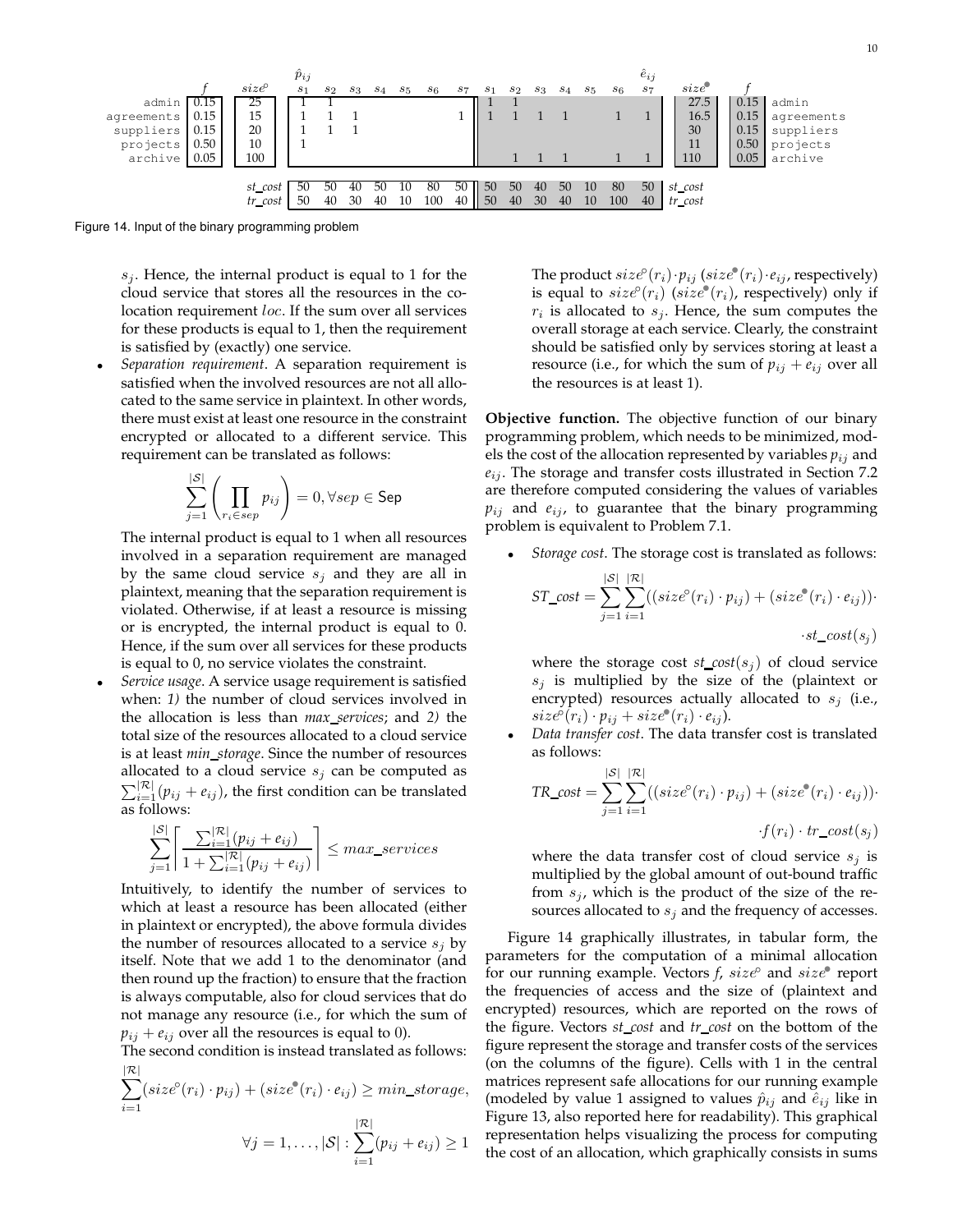| <b>min</b> $\sum_{i=1}^{ S } \sum_{i=1}^{ R } ((size^{\circ}(r_i) \cdot p_{ij}) + (size^{\circ}(r_i) \cdot e_{ij})) \cdot st\_cost(s_j) +$                                                                                   | storage cost                |
|------------------------------------------------------------------------------------------------------------------------------------------------------------------------------------------------------------------------------|-----------------------------|
| $\sum_{i=1}^{ S } \sum_{i=1}^{ R } ((size^{\circ}(r_i) \cdot p_{ij}) + (size^{\circ}(r_i) \cdot e_{ij})) \cdot f(r_i) \cdot tr\_cost(s_j)$                                                                                   | // transfer cost            |
| <b>s.t.</b> $\sum_{i=1}^{ S } p_{ij} + e_{ij} = 1, \forall i = 1, ,  R $                                                                                                                                                     | // allocation function      |
| $\sum_{i=1}^{ S } (p_{ij} \cdot \hat{p}_{ij}) + (e_{ij} \cdot \hat{e}_{ij}) = 1, \ \forall i = 1, \ldots,  \mathcal{R} $                                                                                                     | // protection requirements  |
| $\sum_{j=1}^{ S } \left( \prod_{r_i \in loc} (p_{ij} + e_{ij}) \right) = 1, \forall loc \in \textsf{Col}.$                                                                                                                   | // co-location requirements |
| $\sum_{j=1}^{ \mathcal{S} } \left( \prod_{r_i \in sep} p_{ij} \right) = 0, \forall sep \in \mathsf{Sep}$                                                                                                                     | // separation requirements  |
| $\sum_{j=1}^{ \mathcal{S} } \left  \frac{\sum_{i=1}^{ \mathcal{R} } (\hat{p}_{ij} + e_{ij})}{1 + \sum_{i=1}^{ \mathcal{R} } (\hat{p}_{ij} + e_{ij})} \right  \leq max\_serves$                                               | service usage requirement   |
| $\sum_{i=1}^{ \mathcal{R} } (size^o(r_i) \cdot p_{ij}) + (size^o(r_i) \cdot e_{ij}) \geq min\_storage, \forall j=1,\ldots,  \mathcal{S}  : \sum_{i=1}^{ \mathcal{R} } (p_{ij} + e_{ij}) \geq 1$ // service usage requirement |                             |

Figure 15. Binary programming formulation of Problem 7.1

and multiplications among vectors (representing resource sizes, access frequencies, and service costs) and matrices (representing safe allocations). For instance, the transfer cost of allocating admin to  $s_1$  in plaintext requires to multiply the frequency of admin (0.15) by its size (25GB) by the transfer cost of  $s_1$  (USD 50 $\dot{\rm c}$ /GB), as reported in the figure. Note that the cost of unsafe allocations (i.e., those for which the cells of the central matrices do not contain value 1) is automatically discarded by our approach, thanks to the constraint imposed on the satisfaction of the protection requirements that considers only those allocation for which  $\hat{p}_{ij}$  or  $\hat{e}_{ij}$  are equal to 1.

Having defined how the costs of an allocation can be computed, the objective function of our binary programming problem is formulated as follows:

$$
\min(ST\_cost + TR\_cost)
$$

Figure 15 summarizes the formulation of a binary programming problem equivalent to Problem 7.1. The allocation in Figure 12(a) illustrates the output (in terms of value assignment to variables  $p_{ij}$  and  $e_{ij}$ ) of the problem in Figure 15 for the running example, corresponding to the minimal allocation  $\alpha_1$  in Figure 8.

# **9 DISCUSSION**

We conclude the presentation of our solution with some observations related to the use of encryption at the data owner side. In principle, the encryption of resources by the data owner can have two main advantages: *i)* flexibility in the allocation, especially with respect to the enforcement of the separation requirements, and *ii)* savings in the economic cost of the allocation. The first advantage arises from the fact that the satisfaction of a separation requirement can be guaranteed by encrypting at least one of the resources involved. The encryption may then allow the management of all resources in a separation requirement by (possibly) the most convenient cloud service. For instance, consider the separation requirement {agreements,suppliers} of our running example. To correctly enforce it, the data owner can encrypt resource agreements and allocate both suppliers and (encrypted) agreements to  $s_3$ , with a cost of USD 8376.75¢ (i.e., as in the minimal allocation for our running example). Alternatively, if we suppose that the resources cannot be encrypted, the only way for correctly enforcing the separation requirement consists in allocating the resources to two different cloud services. In this case, a minimal allocation would allocate suppliers to  $s_2$  and agreements to  $s_3$ , with a (higher) cost of USD 8540 $\phi$ .

The second advantage (economical savings) arises from the fact that in general, provided an expected correlation between the cost of a service and the guarantees it offers (meaning that, as often happens in real life scenarios, more expensive services provide higher security guarantees), owner-side encryption can enable the involvement of less trusted and more affordable services for storing a portion of the resources. To validate this observation, we have considered a case study with 10 resources of 10GB each with equal access frequency, and two cloud services  $s_a$  and  $s_b$  with cost USD 10 $\dot{\rm c}$ /GB and USD 14 $\dot{\rm c}$ /GB respectively (where the cost sums the storage and transfer since accesses to all resources have the same frequency). For the case study, we assume that  $s_a$  can store only encrypted resources, while  $s_b$  is trusted to store plaintext resources. Figure 16(a) illustrates the cost of an allocation varying the amount of resources that the data owner is willing to encrypt, from 0GB (i.e., no encryption) to 100GB (i.e., all resources can be encrypted), assuming a  $10\%$  increase in the size of resources caused by encryption. The figure clearly shows that, increasing the amount of encrypted resources, the cost of the allocation decreases. This is due to the possibility of storing more resources to the more affordable  $s_a$ .

However, different encryption schemes might impact the cost of an allocation in different ways. In extreme cases, it might happen that the use of a cheaper cloud service for storing encrypted resources results in non-minimal allocations, where the increase in the cost is due to a substantial increase in the size of the encrypted resources. We have evaluated the impact of the size increase caused by encryption on the case study above, evaluating the cost of different allocations storing encrypted resources on  $s_a$  (less trusted and less expensive) and plaintext resources on  $s_b$ (more trusted and more expensive), varying the amount of resources that can be encrypted (from 0GB to 100GB) and the size increase (from 10% to 100%). The results are reported in Figure 16(b). In this case study, encryption can help reduce the cost of allocations when encryption causes an increase in the size of resources up to 30%, meaning that it is actually more convenient to store as many encrypted resources as possible to  $s_a$ . For an increase of 40%, the cost remains stable regardless of the amount of encrypted resources, while for larger increases storing encrypted resources at  $s_a$  would be more costly than keeping the resources at  $s_b$ . Note that our approach automatically takes into account all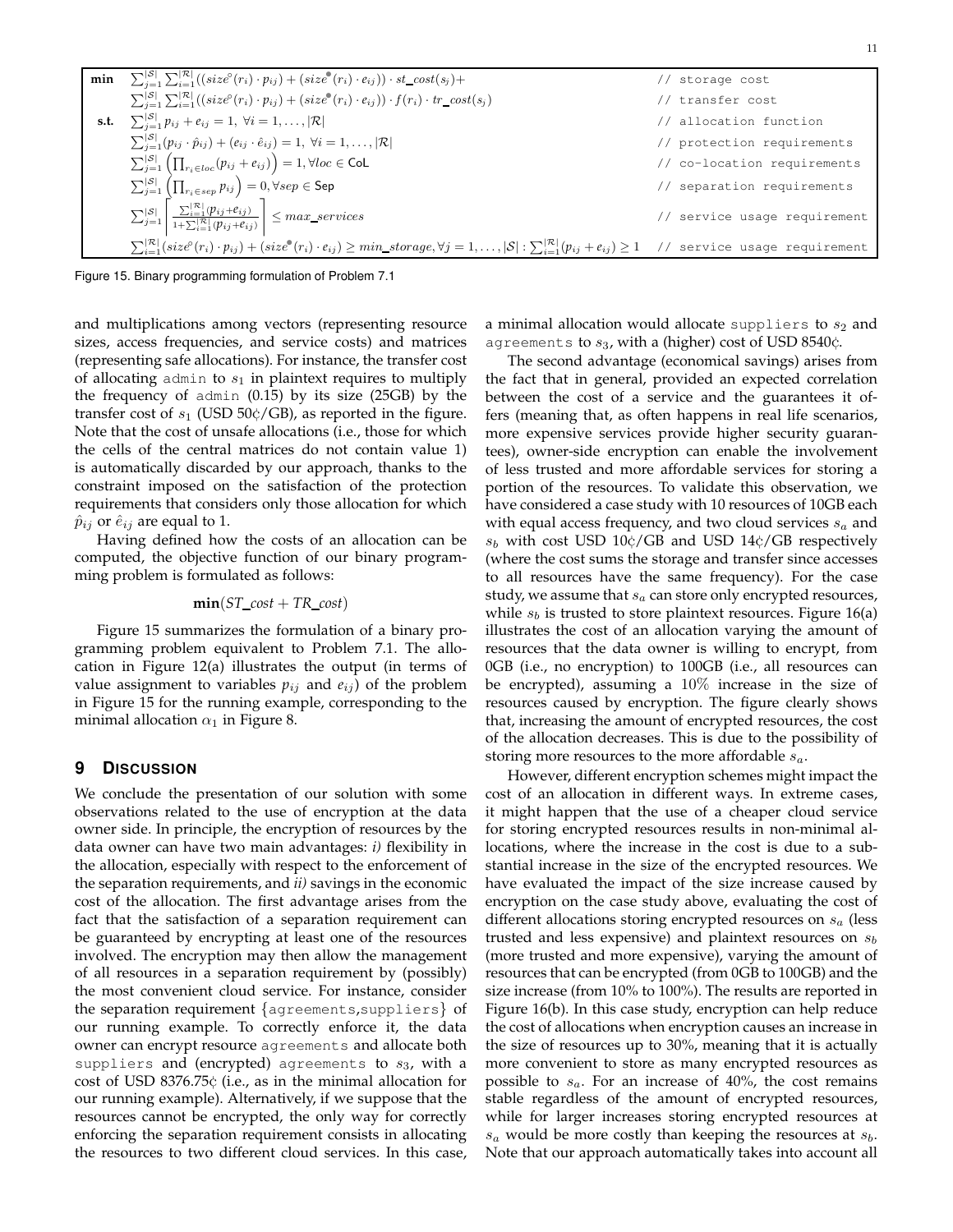

Figure 16. Effects of encryption on allocation cost varying the amount of encrypted resources (a), and varying the amount of encrypted resources and their size increase due to encryption (b)

these considerations, encrypting resources only if necessary to satisfy requirements and if the resulting allocation has minimum cost.

## **10 RELATED WORK**

Substantial effort has been recently devoted to the definition of multi-cloud storage systems, possibly taking security and cost into account. The majority of the proposals however aim at leveraging the availability of multiple providers/services to store fragments or replicas of a data collection, while we aim at supporting (fine-grained) protection and global requirements to find an optimal allocation of resources to services, without fragmenting or replicating data. For example, the proposal in [5] splits data among cloud providers based on a pre-defined budget with the goal of involving no less than a certain number of providers for the successful retrieval of a given data item. The storage system in [6] considers data confidentiality, integrity, and availability, which are also modeled by our security properties, but aims at ensuring them replicating data on different providers, and does not account for different requirements over different data items (while we support fine-grained protection requirements at the level of single resource or classes thereof). The proposal in [7] splits data among providers through erasure codes, and (re-)allocates data chunks to providers depending on how the chunks are accessed over the time and on the physical location and economic cost of the allocation itself. Similarly, the works in [4], [8], [9], [10] propose multi-cloud storage systems where data are replicated/fragmented across providers (differently from our approach that neither replicates nor fragments data). In [11], the authors propose a framework for monitoring multi-cloud storage platforms and adapting their infrastructure to environmental changes (e.g., failures), while we specifically aim at supporting multi-cloud data allocation according to users' requirements.

Another related line of work addresses the problem of selecting an optimal (set of) provider(s) according to a given policy. In [12], the authors propose an automated approach for selecting storage providers based on user requirements, focusing on cost and performances factors. Our work, while related, provides a security model allowing a data owner to formulate requirements guiding the allocation process, and defines an approach for computing an optimal allocation satisfying all the identified constraints. The works in [13], [14], [15] adopt fuzzy logic and reasoning for cloud providers selection. In particular, fuzzy logic is adopted in [15] for supporting users in specifying high-level requirements with natural language. The approach in [1] proposes a language for expressing user requirements and preferences, a formal model for reasoning on them, and different strategies for ranking acceptable services. While sharing with our problem the idea of a user-centered selection approach, our work pursues a different goal related to finding an optimal allocation of resources to providers by considering both protection and global requirements. In this regard, our approach can build on the proposals in [1] and [15] for requirements specification. The proposal in [16], while sharing with ours the goal of supporting the selection of multiple providers/services, assumes requirements as importance levels given to pre-defined Service Level Objectives (SLOs). Other related proposals address the problem of determining an optimal resource allocation considering providers load [17], fault tolerance aspects [18], providers' restrictions and users' placement constraints [19], the adoption of multi-cloud solutions for developing and managing applications [20], and the integration of multicloud storage with existing NAS-based programs [21].

Our support for user requirements show similarities with the approach in [22], proposing a CSP-based automated framework for composing SLAs based on application requirements and dependencies among the characteristics of a provider. The approaches in [2], [23] propose a consensusbased approach for accommodating contrasting requirements from multiple applications. While related, these proposals address a problem differing from ours.

#### **11 CONCLUSIONS**

We proposed an approach for allocating resources to cloud services. Our solution relies on the definition of a security model based on abstract security properties, over which cloud services can be classified and resource protection requirements can be specified. The allocation of resources to services, which even accounts for owner-side encryption, guarantees the satisfaction of such protection requirements, as well as of global allocation requirements that the data owner can specify to limit the overhead at her side and an excessive fragmentation of resources across multiple services. We propose a formulation of the problem in terms of a binary programming problem, to compute a correct allocation that minimizes economic costs.

#### **ACKNOWLEDGMENTS**

This work was supported in part by: the EC within the H2020 Program under grant agreement 825333 (MO-SAICrOWN), and the Italian MIUR PRIN project "HOPE".